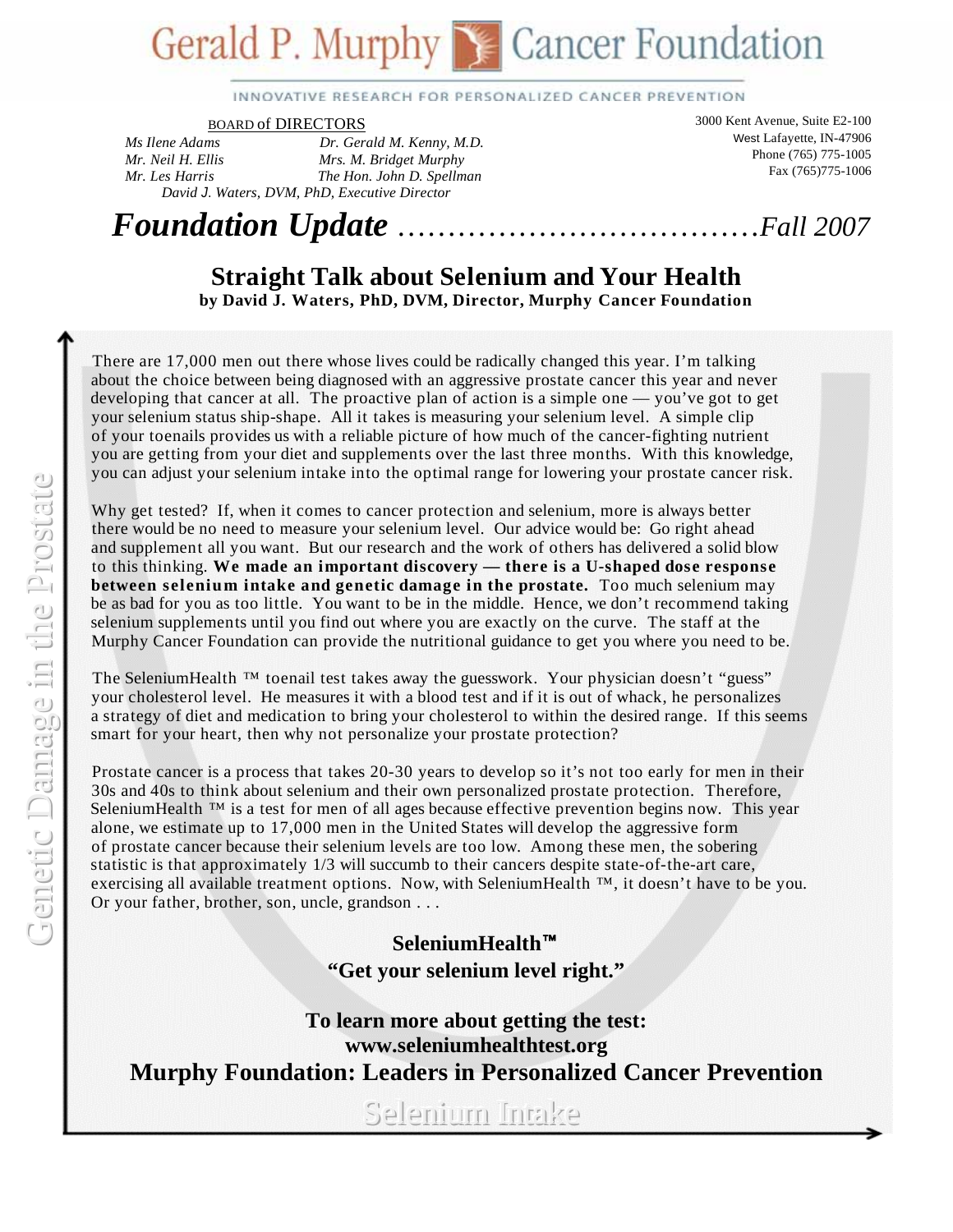**What is personalized cancer prevention?** We define personalized cancer prevention as a strategy that will enable each person to reduce his or her risk for lethal cancer by matching the *dose, duration, and timing* of an intervention with their own cancer risk profile. Personalized cancer prevention requires a unique constellation of expertise, including an understanding of cancer and aging, a passion for prevention, and proven health communication skills **(Figure).** 

#### **Is personalized cancer prevention really a new idea?**

Cardiologists and firefighters already recognize the power of prevention. But the sobering reality is that until now most cancer research has been focused on treatment, rather than prevention. Go ahead – Google it – there's not much out there.

**How many researchers have combined expertise in both cancer and aging?** 

Surprisingly, few scientists are cross-trained in the fields of cancer and aging. The sights of most have been set on *killing cancer cells*, with little attention paid to the biology of aging. But as more cancer scientists turn their attention toward *prevention*, we will need

a more complete understanding of what exactly happens in old tissues – the tissues in which most cancers arise. So the Murphy Foundation is cross-training young scientists in both cancer and aging to make them better prepared.

**As the Murphy Foundation develops the science at the cancer-aging intersection, do you see other obstacles to achieving the goal of personalized cancer prevention?** Yes. A major obstacle is that *the public is bombarded by health news, but seldom hears the real story in context*. We are committed to helping scientists *and* the public improve this communication by: (1) holding town meetings that enable people to become savvy consumers of health-related news; and (2) hosting a summit between media and scientists that will encourage scientists to take responsibility for accurately communicating their work to the public. People need access to health news they can use – that means cutting-edge research communicated in the correct context.

**What accomplishments are positioning the Murphy Foundation as leaders in personalized cancer prevention?** As you read further in this newsletter, you will see a wide range of accomplishments. All of these highlights fit firmly under the umbrella of personalized cancer prevention – from investigating the health benefits of antioxidant supplements, to training programs in the biology of aging, to focusing on the differences in how to optimize health in men and women. Moreover, our innovative "cells to dogs to humans" research approach clearly shows how the Murphy Foundation is bringing to bear its unique constellation of expertise to achieve the goal of personalized cancer prevention.

## **UPDATES**

## **Murphy Foundation Investigating Whether Antioxidant Supplements Can Reduce Your**

**Cancer Risk.** In April 2007, we announced the launch of the first-ever cancer prevention trial in pet dogs, which will rigorously evaluate the health benefits of dietary antioxidant supplements. The study is supported by P&G Pet Care and the Rottweiler Health Foundation. "The intervention we're testing is a potent antioxidant combination that significantly reduces the sensitivity of cells to oxidative stress," said **Michael Hayek, PhD, associate director of Research and Development, P&G Pet Care**. "In a pilot study, we teamed up with Murphy Foundation scientists to show that daily treatment with these supplements rendered the blood cells of dogs more resistant to oxidative stress challenge in the laboratory", said Hayek. Previous work with Rottweiler's conducted by Murphy Foundation scientists confirmed this breed's strong predisposition to bone cancer. "Rottweiler owners stand strongly committed to helping us figure out just how to reduce the number of dogs that succumb to cancer," said **lead investigator David J. Waters, PhD, DVM**. This trial takes an important first step toward that goal. Our end goal is to help not only dogs, but their human owners as well, by preventing this devastating disease. We are testing whether a change in diet that heightens your defenses against oxidative stress translates into reduced cancer risk or increased longevity. Enrollment of 700 dogs into the trial is expected to be completed during the next 30 months. By exploiting the compressed life span of pet dogs, this landmark study is equivalent to enrolling 30-year old people and monitoring the results of a 60-year life-long intervention an unprecedented feat. **Read about it in Redorbit.com/news/health.** 

**Murphy Foundation Recognized for Innovative Impact on Prostate Cancer.** In September 2007, Murphy Foundation scientists were recognized by the Department of Defense Prostate Cancer Research Program (DoDPCRP) as **"Innovative Minds in Prostate Cancer Today (IMPACT)".** Over the last 10 years, the congressionally

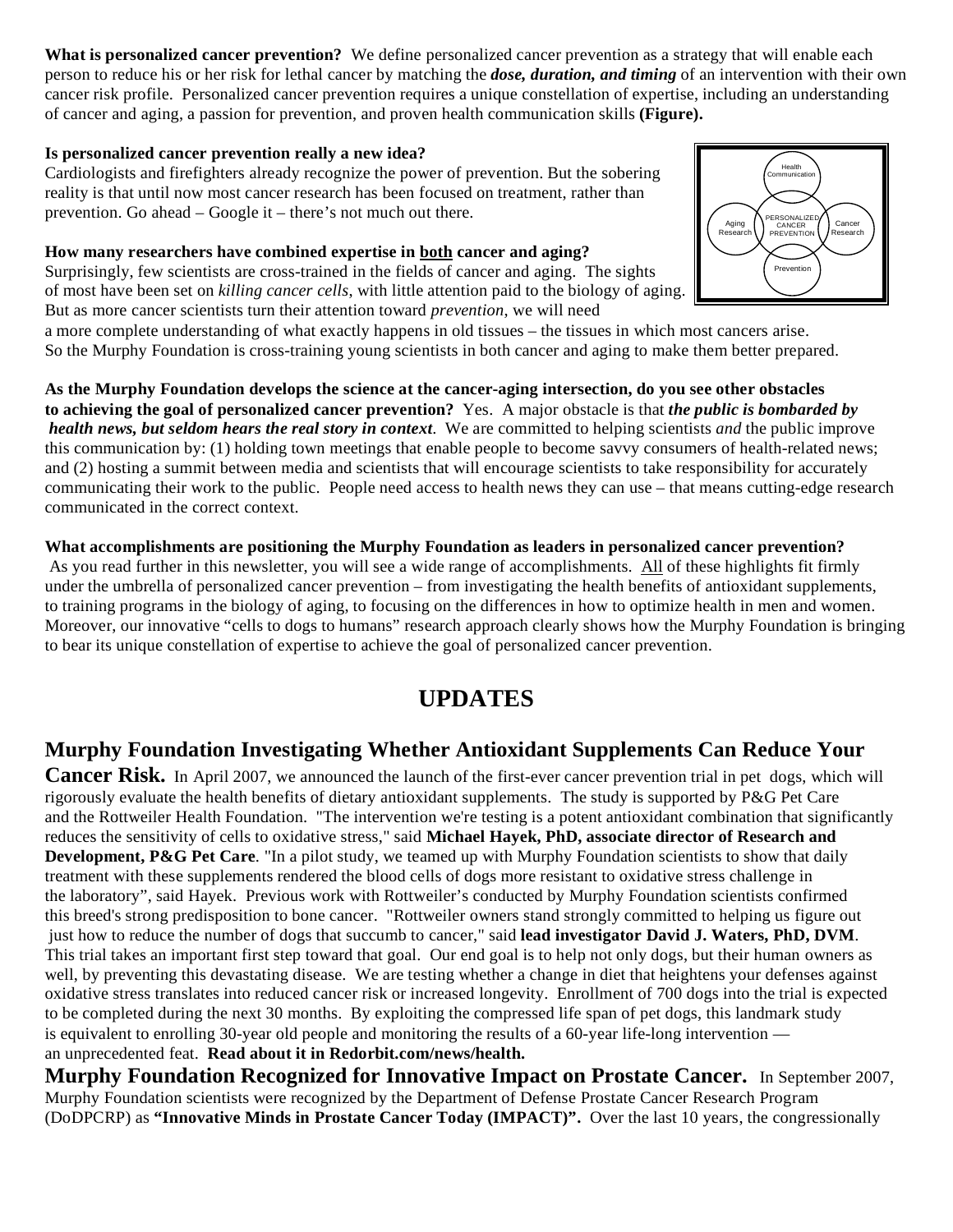directed Department of Defense program has funded more than 1600 prostate cancer research projects totaling more than \$700 million dollars. Our work on the cancer-preventive effects of selenium was recognized as one of 120 funded projects that had the most impact on the prostate cancer field. Dr. Waters delivered a lecture entitled **"More is Not Always Better: Using the Dog Model to Identify What Dose of Selenium Provides the Best Protection Against Prostate Cancer"** to 600 scientists and prostate cancer survivors attending the IMPACT meeting in Atlanta. The meeting marked the  $10<sup>th</sup>$  anniversary of the DoDPCRP and the first public forum to showcase its efforts to conquer prostate cancer. Receiving this recognition highlights the innovation of the Murphy Foundation's work that is collaboration **with Bostwick Laboratories and joint research with Purdue University.** 

### **Keck-National Academies Think-tank: Can We Extend Healthy Human Lifespan?**

In November 2007, Dr. Waters was one of 100 scientists summoned to Irvine, California to participate in the National Academies Keck Futures Initiative. This year's conference was entitled *The Future of Human Healthspan : Demography, Evolution, Medicine and Bioengineering —* an intensive 2-day discussion of various longevity initiatives from around the world. The idea was to engage outstanding researchers in an intellectually rich discussion of a cross-disciplinary theme *—* shifting the focus from how long we live to how healthy we live. Each year since 2003, the Futures Initiative has selected a theme where the intersection of science, engineering, and medical research has the greatest potential to spark discovery. Previous conferences have focused on molecular signaling, nanotechnology, genomics, and smart prosthetics. This year, not only did this elite group grapple with thorny issues about the biology of aging, and just how best to push healthy human longevity, these scientists are now eligible to apply for *Futures* grants totaling over \$1,000,000 that will provide seed funding to pursue important new ideas and collaborations. Dr. Waters' selection to this one-of-a-kind scientific think-tank is further evidence of the growing respect by the scientific community for the Murphy Foundation's effort to unleash pet dogs to find aging and cancer clues. There is growing recognition that our continuing studies on exceptionally old Rottweiler's, together with exploiting the profound differences in lifespan between small and large dog breeds, can provide a testing ground to explore just what mechanisms Mother Nature uses to construct long-lived humans.

# **SHORTS**

**Great News: Research Happening at the Cancer-Aging Interface.** In February 2007, the American Association for Cancer Research organized **"Translational Research at the Aging and Cancer Interface",** its first attempt to bring together scientists from these two disciplines. Dr. Waters was one of 35 invited speakers from around the world who participated in the 3-day conference. His lecture, **"Looking for Windows to the Aged Prostatic Microenvironment: Non-Invasive Predictors of Genetic Damage within the Prostate",** emphasized the high priority that the Murphy Foundation is putting on risk stratification. "We are developing accurate, non-invasive methods for men to determine their risk for prostatic DNA damage and cancer", said **Seema Kengeri, MPH, Murphy Foundation Research Associate**  and co-author of the work. "This means assays using blood and toenails, not something invasive like a prostate biopsy."

## **Destination Sweden: International Graduate Student Training on Biology of Aging**

In June 2007, Dr. Waters joined the world's top researchers in Biogerontology to teach a 2-week graduate training program in Jonkoping, Sweden. This first **International Program in Aging Research** offered a multidisciplinary training experience on the use of mammalian models to study the complex mechanisms of aging. The program was co-directed by **Roger McCarter, PhD and Gerald McLearn, PhD of Penn State University** and Stig Berg, PhD of Jönköping University.

# **First Gerontology Training Program for DVMs designed by Murphy Foundation and**

**Purdue Center on Aging and the Life Course.** Veterinarians everywhere are missing out on something they receive no formal training in the biology of aging and longevity. "Veterinarians who graduated last spring or 30 years ago are in the same boat", said Dr. Waters. We are training a select group of veterinarians to be the go-to experts on companion animal gerontology in their communities, and who will form a care-provider network for further clinical studies on aging and cancer prevention conducted by the Murphy Foundation. By studying the aging process in pet dogs,

we hope to determine the genetic and environmental determinants of exceptional longevity. The Murphy Foundation is home